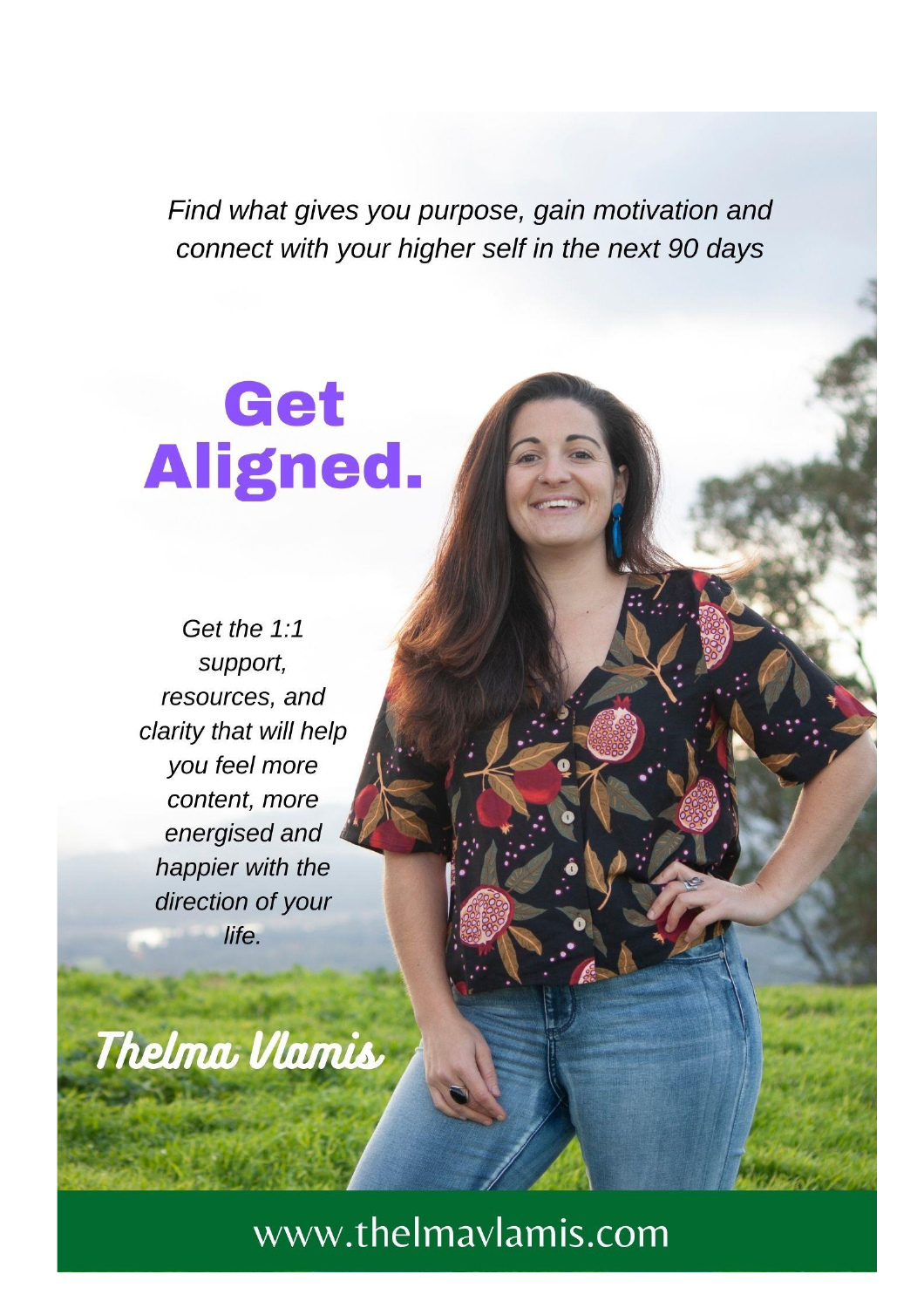## **Get Aligned Program: For Anyone Who Feels Stuck, Lost, Depressed or Anxious with The Direction of Their Life**

#### *Why do we feel stuck in our life?*

When we take action without tapping into what truly motivates us outside of societal and family conditioning, we can make decisions that end up causing us pain or suffering. If were in a pattern where we take action and the outcome, we get doesn't make us happy, we start to lose trust in our ability to make the right decisions. So rather than making the wrong choice again, we stay in situations that feel certain but don't make us feel fulfilled, healthy, happy or content. This also means we disconnect from our purpose, our health, and the people around us. This leads to health problems, relationship challenges, career challenges, and overall dissatisfaction with life.

*A new study by a team of Harvard School of Public Health researchers found that if you feel you have a higher sense of purpose in life — defined as having meaning, a sense of direction, and goals — you are more likely to remain healthy and physically strong as you grow older.*

#### **Are You:**

- Feeling lost, miserable, and depressed with the direction of your life?
- Asking yourself what am I passionate about so that I can invest my time, money, and energy towards something meaningful to me?
- Trying to make changes in your life without any help and didn't get the outcome you wanted?
- Losing trust in your ability to make life-changing decisions because you have taken action in the past and it did not work out as you expected?
- Driven and want more out of life than what you're getting now?
- Unclear about what energises you and makes you happy in life?

When we feel stuck in a situation that makes us feel miserable and unmotivated it's hard to see a way out. We tend to lose trust in our ability to make the right decision moving forward because the decisions we've made so far have not been aligned with our passions or what energises us.

This program helps you reconnect with yourself so that you can make decisions and choose pathways in your life that are connected to what gives you purpose. Throughout this program we peel away the fear, beliefs that keep you stuck and identify what resources in your life you can leverage from and what you would like to create. As a result, you discover what gives you deep purpose and how you can live it.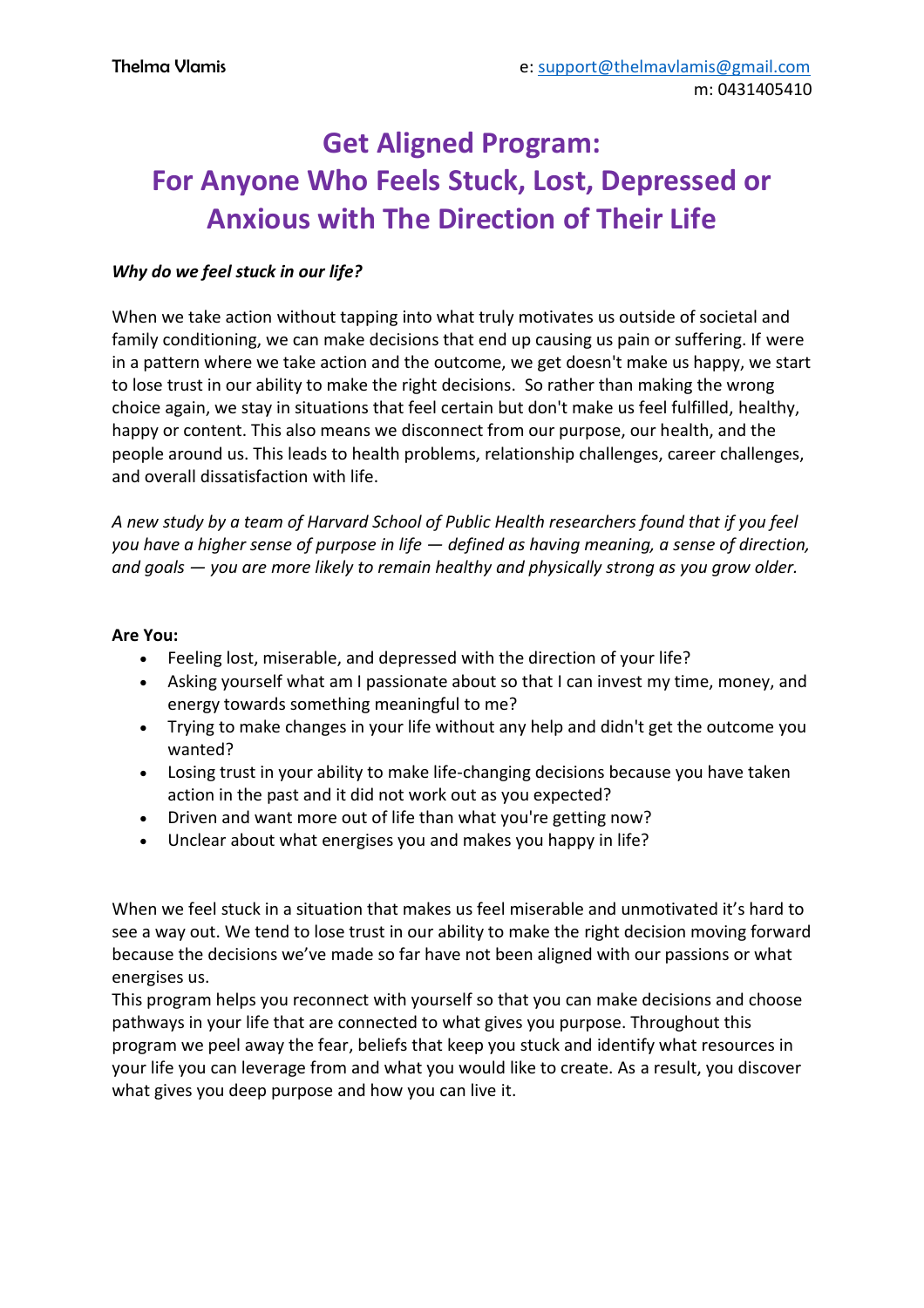

## **The Get Aligned Model**

**Level 1:** Understand why you feel miserable, what you can do to feel happy again and feel empowered again. We need to be completely honest about where we are and what needs to change to make improvements in our lives.

**Level 2:** Learn how to take your power back, be in control of your life and feel secure in relationships

**Level 3:** Gain deep clarity about what direction you want your life to go in, what is holding you back from making the changes and how to create the life you want

**Level 4:** Take action and discover what you like and don't like with my support, encouragement and accountability. When we work with passion and purpose it's a discovery process that unfolds over time.

**Level 5:** Work with awareness tools to help you stay aligned and content with your life. We move in and out of alignment. When we're not aligned with what's true for us as individuals it shows up in our lives as signals such as, health problems (physical and mental), conflict, not getting the outcome we want and we can feel resentment, guilt or shame towards others in our life or ourselves.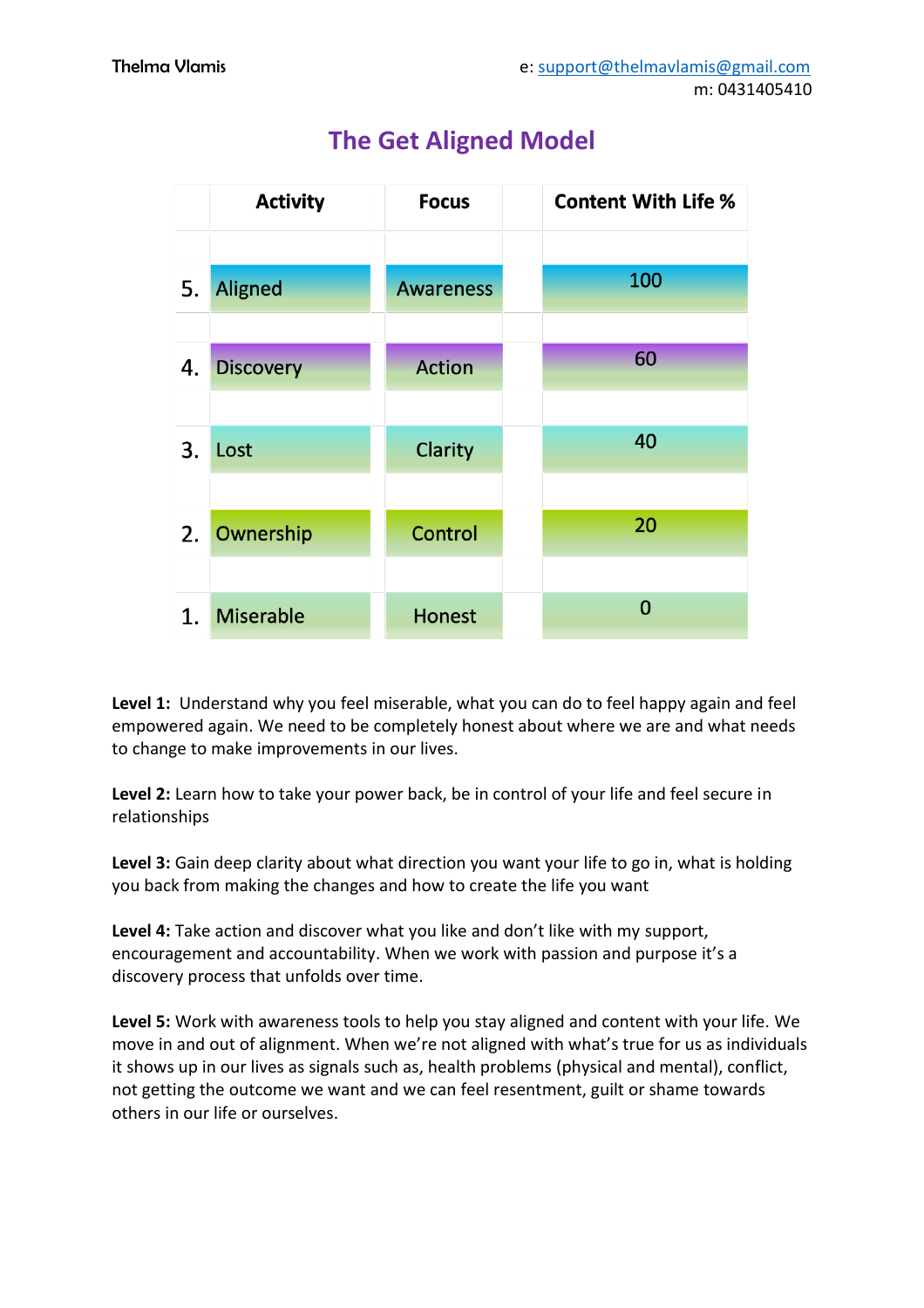

Vision – Using your life experiences and aspirations you will explore your dreams, goals and take action towards your dreams with my facilitation and support. Being clear about what excites you and the direction you want your life to go enables you to wake up every morning with purpose.

Values - When we feel stuck in situations this means we have conflicting values and often are living by values that are not ours and were created through society and family beliefs. We will identify the values that light you up and your conflicting values that drain your energy. This will bring more balance and wellness into your life.

Fear- Fear is the number one reason for holding us back from living into what gives us purpose. We will identify specific fears around the changes you are making and walk beside the fear, so you can take action and manifest what you want in your life.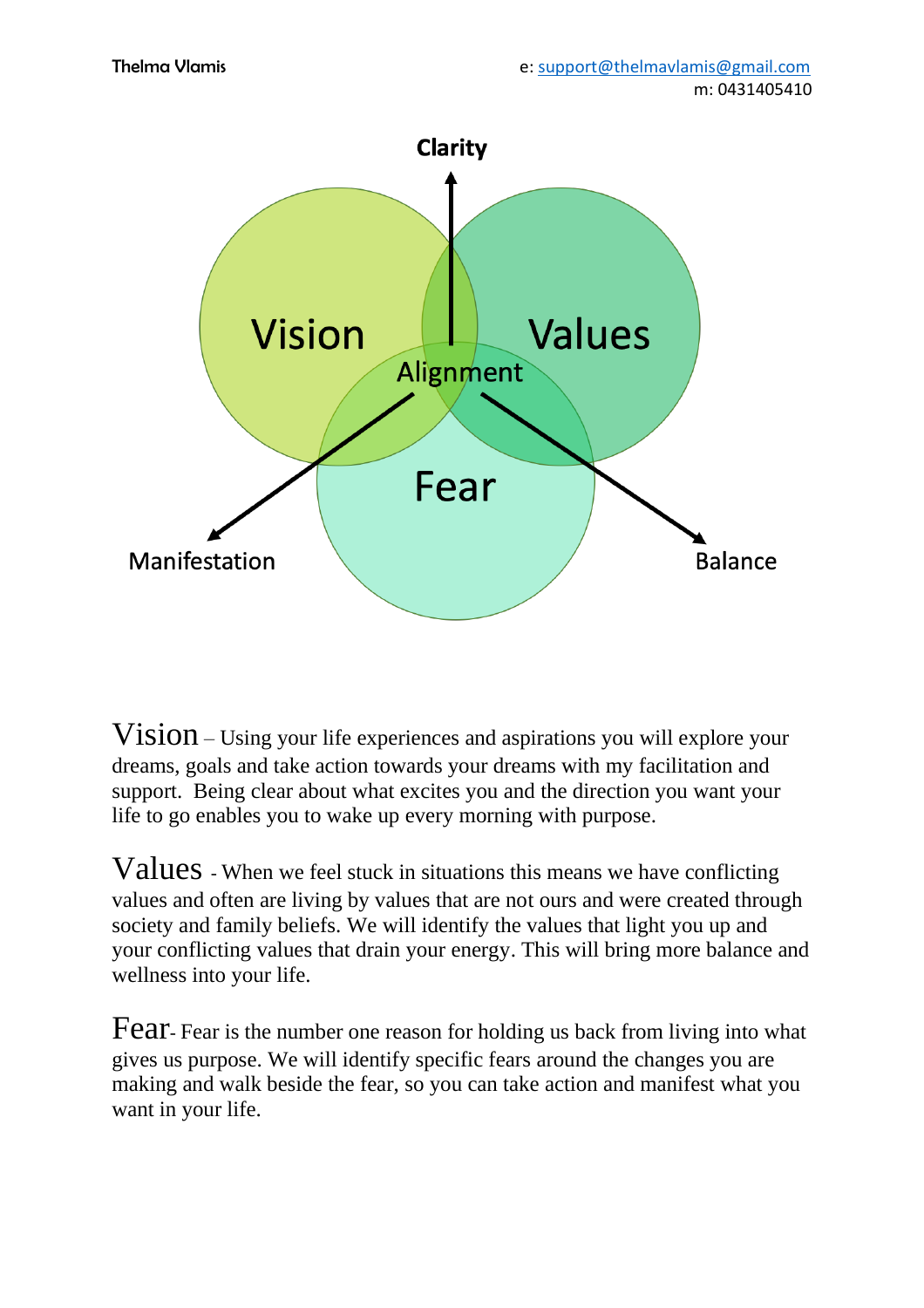

### **Get Aligned Program:**

#### **What Does the Program Include?**

#### • **12x 1:1 Holistic Counselling & Psychotherapy sessions.**

#### Made up of:

- ➢ **One 2-hour vision workshop** where we identify your goals, what gives you purpose, what motivates you, and write down what your focus will be over the next 90 days.
- ➢ **Strengths & Confidence Building Session.** Identifying your specific strengths and leverage them to make changes in your life.
- ➢ **Identifying your fear & working with it session.** Understanding your specific fears, why you have them, how they show up in your life and guiding you with techniques on how to work with them and make the changes you want to make in your life.
- ➢ **One adventure 3-hour workshop** where we work together on somethings that is challenging for you and you would like support and guidance through. Pick one thing you're afraid of that you would like to be supported through. This could be anything, for example, rock climbing, abseiling, a specific sport, public speaking, starting your own business, quitting your job, breaking up with a partner. Whatever it is, you can choose something you would like support with, and we will spend an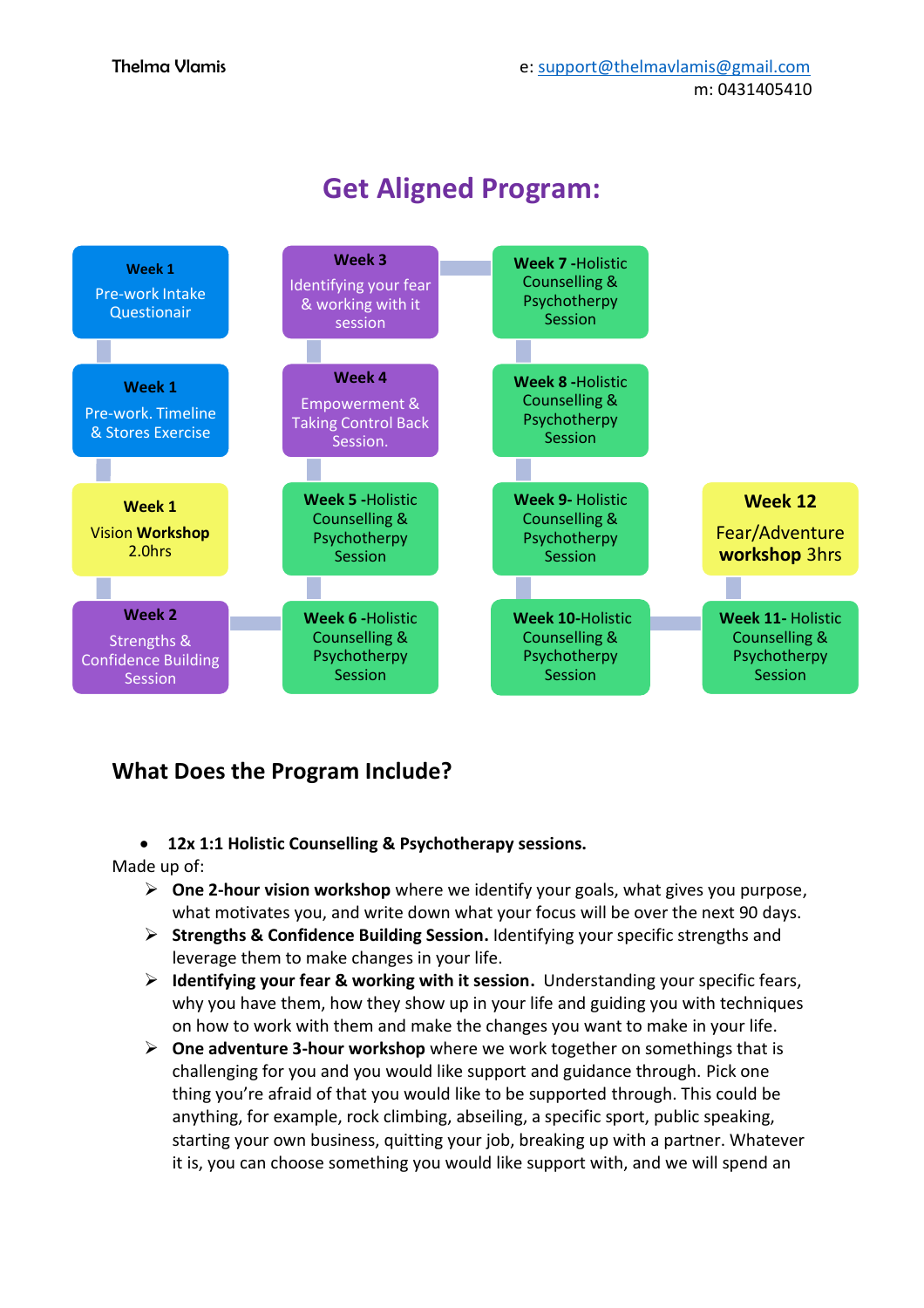extra half day working on that specific challenge. The aim of this activity is to help you step outside of your comfort zone, see your power and strength when doing scary things. I will support and guide you through this.

- **Weekly check-ins on your progress.** These check ins help you stay focused and voice any challenges and wins that may come up for you.
- **1 x workbook with templates.**
- **Journal.** You will learn journaling techniques that will bring you a different awareness about yourself and help you process everyday stressors
- **2x personal development books.** These books inspire change and compliment the inner work we will be doing together.
- **Meditations** that will help you tap into your intuition and connect with yourself
- **A pendulum** that helps you tap into hidden information and understand your subconscious.



#### *-Sabrina*

*"I'd been considering working with you for ages!! I really wish I had sooner but maybe just wasn't ready. What finally got me was the realisation that it was better to try, to have tried*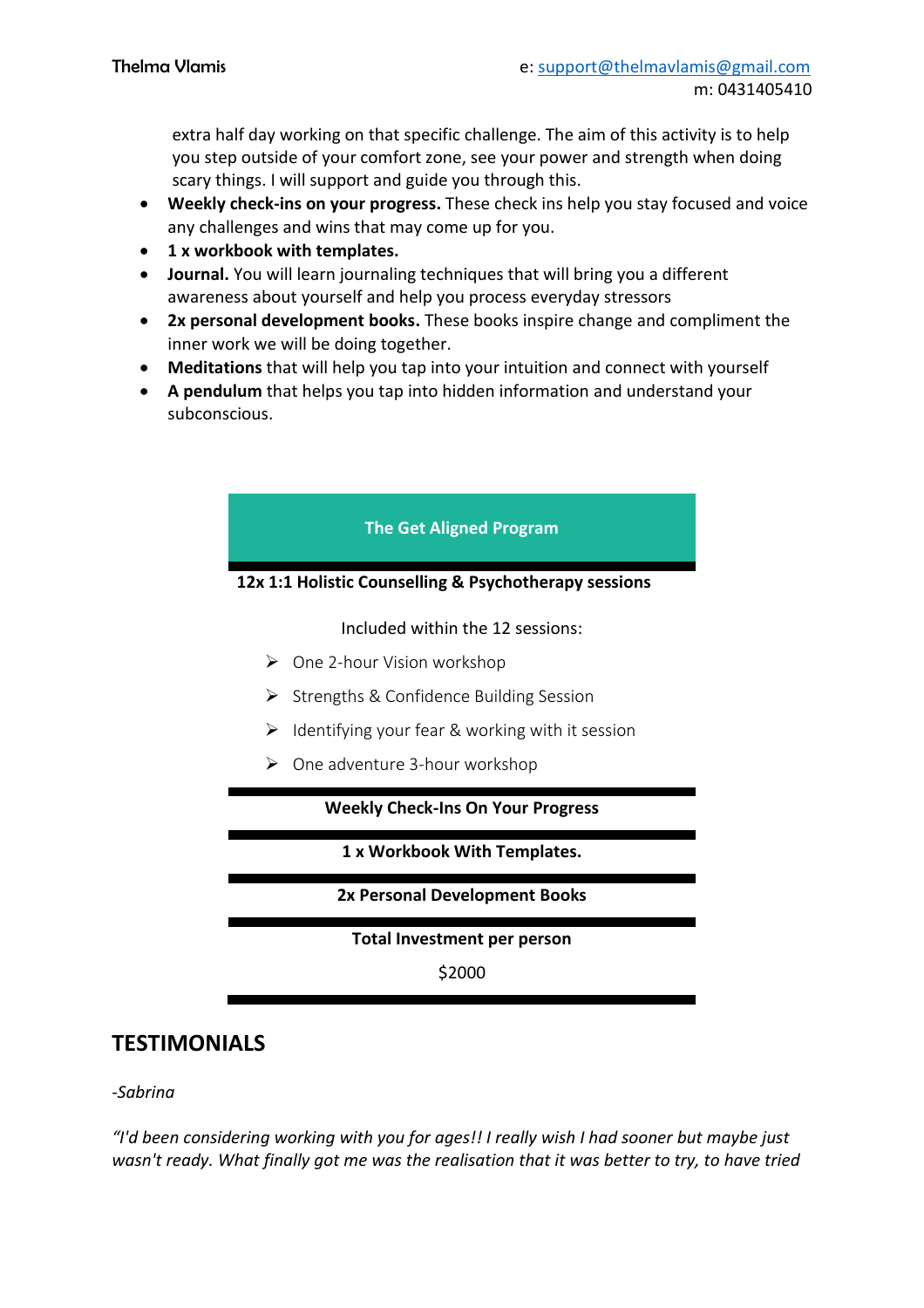*and not succeeded, than to have continued feeling the way that I was feeling knowing I might miss out on finding the answers".*

*The pain of not doing anything became greater than the pain of trying to change. I helped Sabrina on both a personal and professional level.*

*"I am now very clear on who I am - what my values are, what my needs are, how I want to show up in the world etc. These are the things that actually mean the most even though they're not as tangible as the other changes.*

*"In addition to the above I was able to get very clear about what was happening for me at work and finally left my job for a much better working environment. I then subsequently saw an even better opportunity and was able to secure that job, which has supported my professional growth in so many ways. My husband and I have more fun together these days. We now do more together like hiking and going to the gym, but also both have separate hobbies that we pursue for the sheer fun of them, rather than being so focused on our house and financial commitments. My health and fitness has improved dramatically, which I attribute in part to simply being happier and feeling better about myself, so I've been prepared to invest in myself more. I've also recently begun studying a subject that I've been interested in for years but didn't have the courage to pursue."I am now feeling back in control of my life. I feel empowered to make changes, and the changes I am making or have made are congruent with my values and meet my needs, so they feel right. I feel so much more contented now."*

#### *-Jacob*

*"A good motivational kick in the arse! It's been great to be asked those really thought provoking questions. They've made me really ask myself what I want to be doing with my life and, very importantly, how I want to be doing those things.*

*\_\_\_\_\_\_\_\_\_\_\_\_\_\_\_\_\_\_\_\_\_\_\_\_\_\_\_\_\_\_\_\_\_\_\_\_\_\_\_\_\_\_\_\_\_\_\_\_\_\_\_\_\_\_\_\_\_\_\_\_\_\_\_\_\_\_\_\_\_*

*"Breeding specificity and through that, clarity and purpose. Enthusiasm and passion haven't really been a problem for me when it comes to career ideas, but the way your course asks me to be really specific about what I want and all the details of it, has really cleared my vision. I'm starting to get better at not just setting goals, but being specific about how I will actually achieve them. I'm realising that it's not enough just to set a deadline, you have to plan for exactly how you're going to meet it and... hold yourself accountable! By fleshing out my vision for my life (which is inclusive of my career, they are not separate when you do what you love) I have a clear picture of what steps are required... and which steps aren't! Being able to hold myself accountable and keeping myself on the path, is ridiculously invaluable. I've been able to say no to distractions more readily. It's not easy, but I know in the moment that it's right, and rewarding. I'm finding I have more time and energy to spend on what I love to do, because I'm choosing to say no to all of the things, and people, that would detract and distract me from my vision."*

*\_\_\_\_\_\_\_\_\_\_\_\_\_\_\_\_\_\_\_\_\_\_\_\_\_\_\_\_\_\_\_\_\_\_\_\_\_\_\_\_\_\_\_\_\_\_\_\_\_\_\_\_\_\_\_\_\_\_\_\_\_\_\_\_\_\_\_\_\_\_\_\_*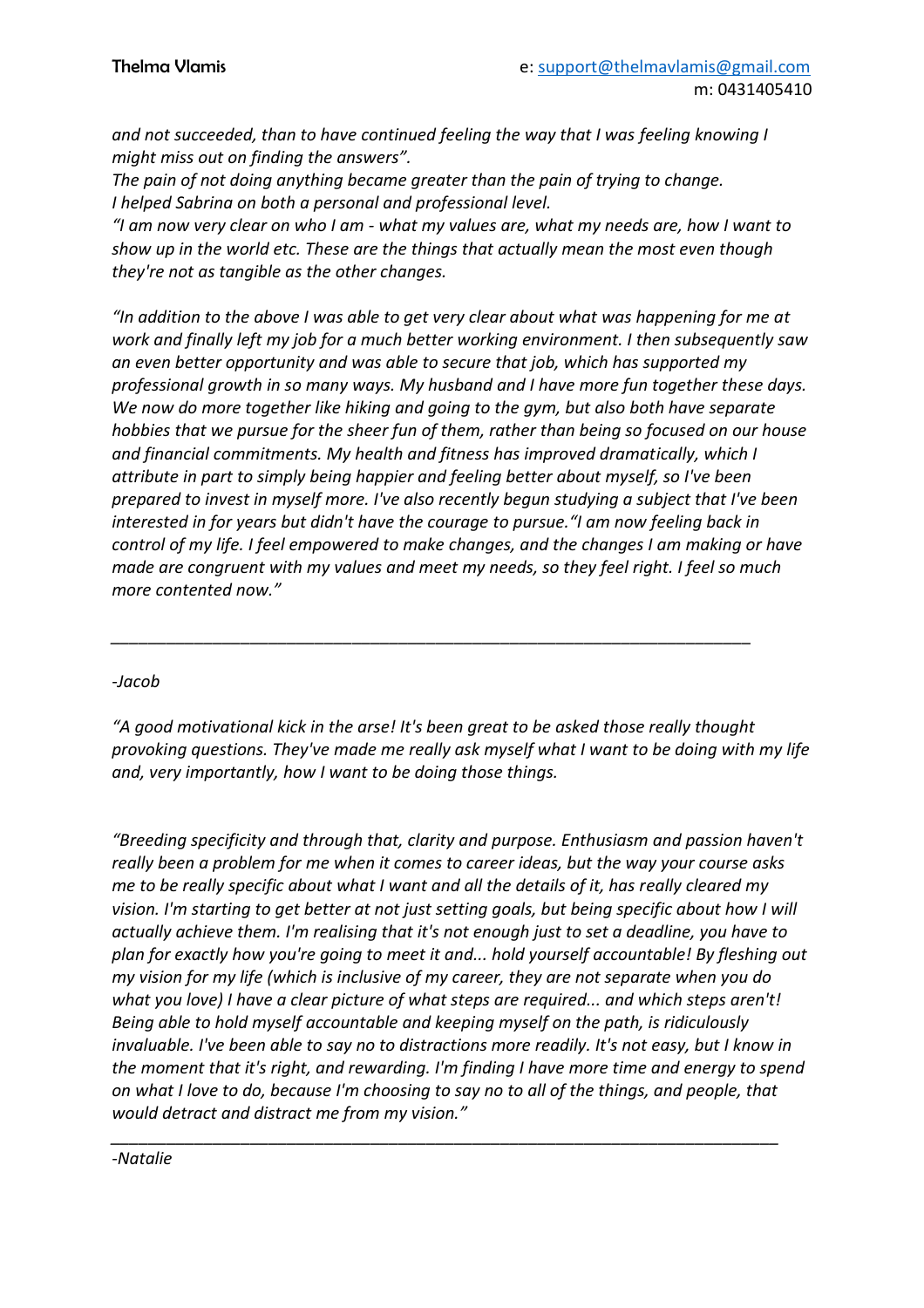*I love working with you because it makes me self-reflect and assess the values I want to live my life by. Often these values are not what I enact in myself and our sessions give me a check-in point that I can then use in my own day. The phrase you used "be curious" had been huge! I have started to try to analyse my emotions and reactions to examine my own biases and experiences. As I work in communication this has been helpful because it assists with transparency for myself and helps me to interact more authentically with others as well as protecting my own energy and making calls on what to devote my time and thought to. These are the major benefits! I have also gained valuable insight into my own personality, strengths and how to apply these to my work.*

*"Seriously, what you do is so special and you have such incredible energy.*

#### **FAQ's**

**1. How long does the program go for?** The program goes for 90 days.

#### **2. Will I know what my purpose is after this program.**

You will have an in-depth understanding of what gives you purpose and how you can bring this into your life. Your purpose is not just one path, one opportunity or one course, it's a way of living and being of value to people in society. You will have clarity towards where to spend your time, energy, and financers. This could be studying, creating a business, changing your everyday routine, starting a hobby, or doing something creative in your life, for example, writing a book, starting dance classes, creating art. We identify your vision, create the steps you will take to achieve that and take action with my support and encouragement.

**3. What if I don't know what challenge I want help with for the adventure workshop?** We will identify your specific fears and challenges that are holding you back and you will be able to choose from what we discover together. This will have a domino effect in your life.

#### **4. What if I can't do face to face?**

You can work with me over zoom for all the session, expect the adventure workshop. The adventure workshop will be ran around the Noosa and Sunshine Coast, QLD area.

#### **ABOUT ME**

**Holistic Counsellor & Psychotherapy Profile**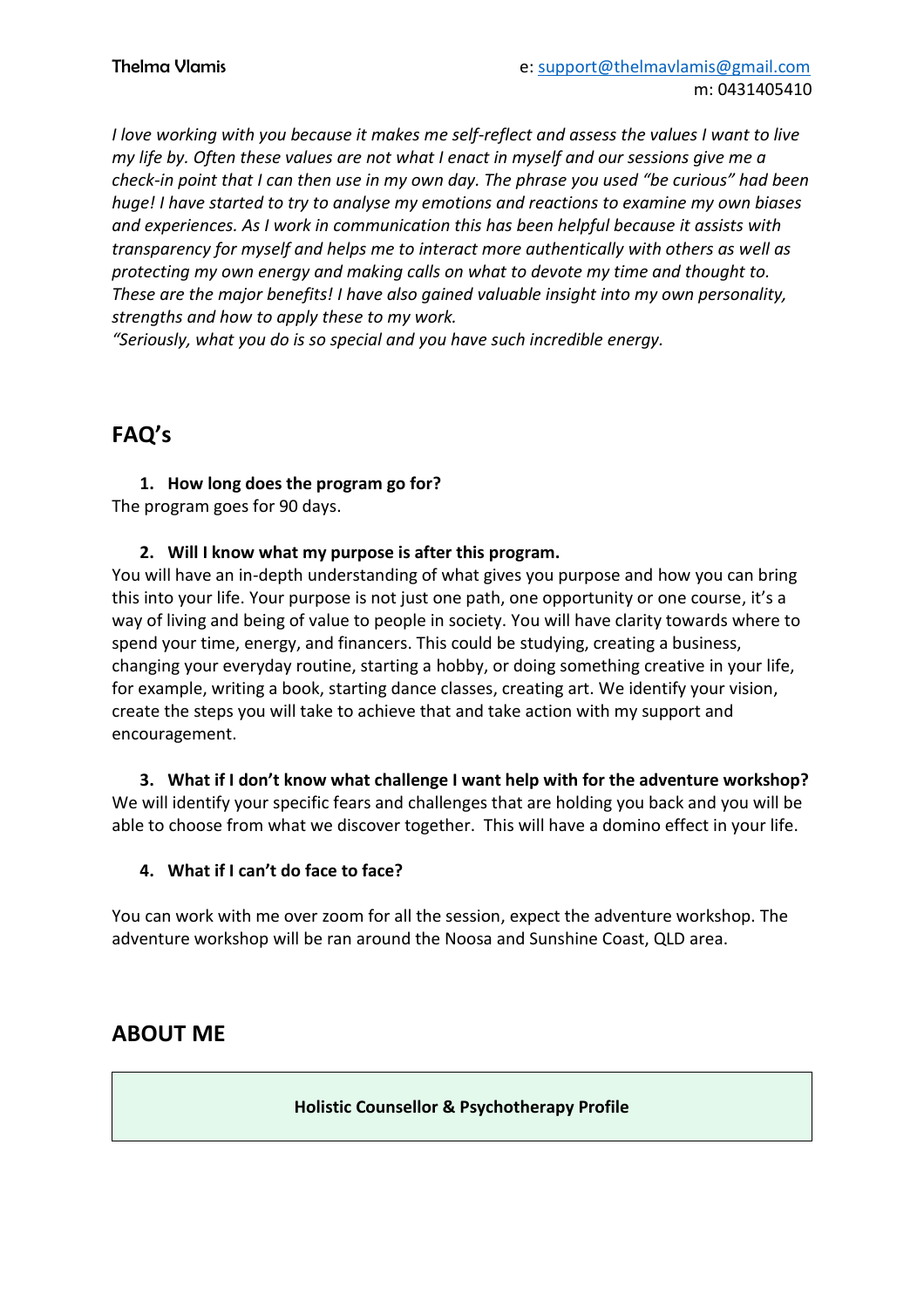

## **NAME: THELMA VLAMIS HOLISTIC COUNSELLOR & PSYCHOTHERAPIST**  CONTACT DETAILS: 0431405410 support@thelmavlamis.com www.thelmavlamis.com

#### **Background**

A sense of purpose in our life gives us the motivation, energy, and passion to live our best life. If we don't have a sense of purpose our health suffers, physically, emotionally, and spiritually.

I am deeply passionate about helping you step into a life of purpose and overcoming any fear that is holding you back. Why not live our best life and enjoy the ride we call life. so many people wait until retirement to be happy and enjoy life, what if you could enjoy it now?

- $\triangleright$  Facilitator of personal development workshops at Get A Grip of The Grind Festival
- $\triangleright$  Facilitator and ambassador for Global Sisters
- $\triangleright$  Facilitating client awareness, tapping into their inner wisdom and power

I live at Marcus Beach on the Sunshine Coast but I haven't always lived here. I went through my own discovery process which led me to create my own business, manifest a life by the beach, and counsel ambitious people who have found themselves feeling stuck, lost, anxious, and depressed to create a life that gives them purpose and fulfillment. I believe that clarity breeds confidence and once you have the missing information, plus taking action, you're unstoppable.

I studied holistic counselling and psychotherapy after I realised that our past experiences growing up impact our ability to live a fulfilling life. Those experiencers have also shaped what gives us purpose and what we are passionate about. I have an in-depth understanding of the human psyche through my own quarter life crisis and life experiences.